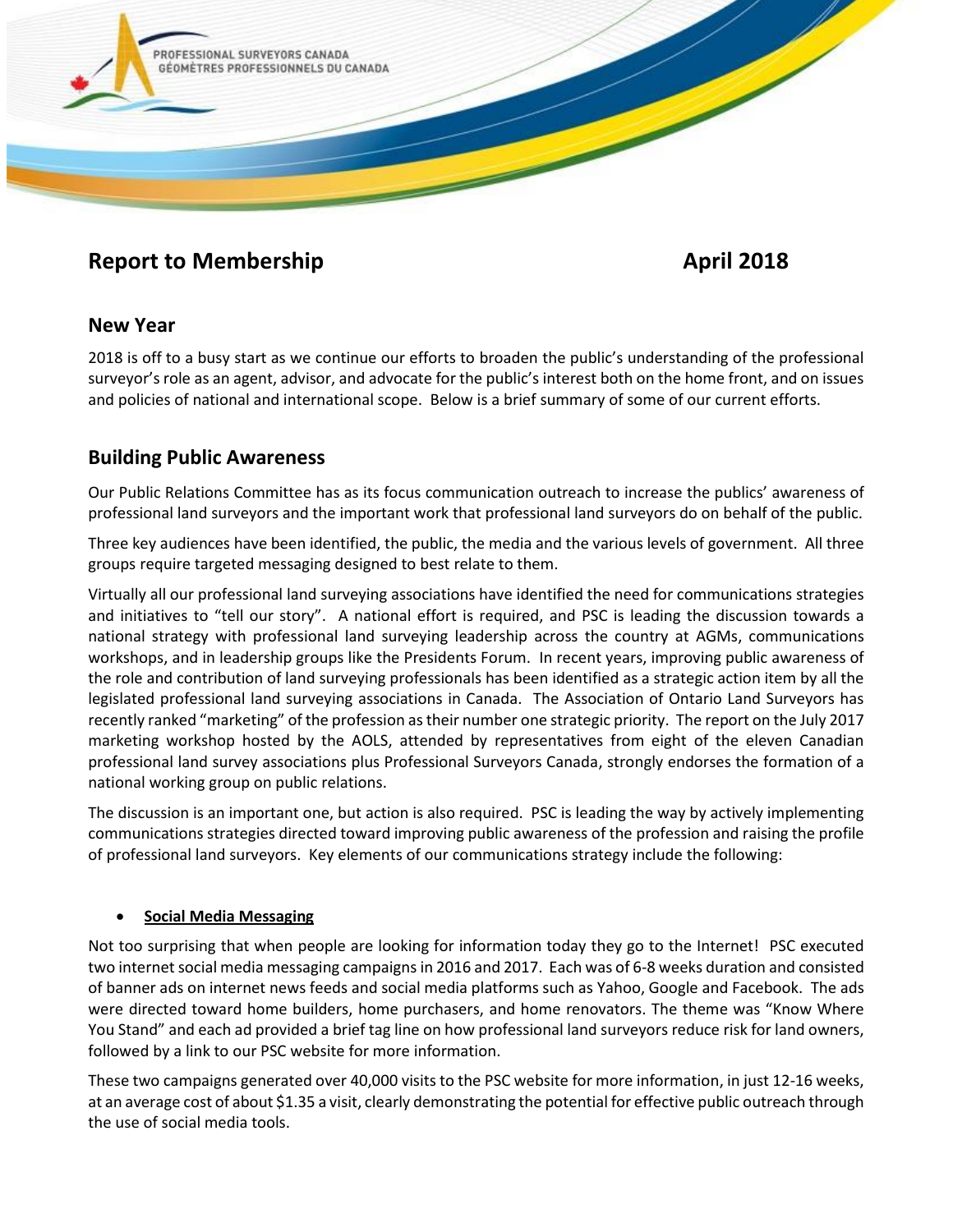A third social media campaign is in the planning stages for release in late spring 2018. To this end, the PSC public relations committee is currently reviewing our 2017 results, with a view toward expanding our audience, focusing our efforts on the most effective social media platforms, reducing the cost per visit, and expanding our active broadcast messaging on platforms such as Linkedin and Twitter.

#### • **PSC Website:**

We are continually updating our web site to make the content more current, more informative, and more resonant with the public. Key features have been added to build upon the messaging contained in our public relations campaigns, and to present comment and opinion from the land surveyor's perspective on government policy initiatives impacting real property rights such as the pending federal acts relating to underground infrastructure.

The purpose of our website is to inform visitors to really see and understand the impact professional surveyors have on our society and the need to involve them in decision making at the planning stages. In this respect, we are pleased to announce that our new News and Current Issues section has been launched. The idea is to bring current issues to the forefront and to highlight how surveyors can help solve these issues.

Recently there have been a number of articles concerning people who did not own what they thought they did when they purchased their properties, and these articles are featured in the "Why you need to consult a Professional Land Surveyor before buying a home". There is also a section explaining Title Insurance and how it does not replace a survey, but rather complements it.

The website is a work in progress and you can expect to see many changes and improvements as the year goes on.

#### • **Video & White Boards:**

Work has begun on the production of short story videos and white board presentations to imbed into our website and post on various social media platforms to further our messaging. Video and white board media allow more detailed story lines to be presented in a way that is both informative and entertaining. Our first white board scripts is currently in development on the topic "Why every home owner should consult a professional land surveyor when purchasing a property".

We will also be releasing a new round of advertising across the jurisdictions in various media outlets and will build upon what we have already done to promote the surveying profession. Last year's advertising campaign was seen by more than 4 million people and generated over 40 thousand visits to our website.

#### • **Media Kits:**

In the past year there have been numerous stories on national media concerning home buyers who have foregone the cost and time of a survey, only to discover encroachment issues with neighboring properties, or that the fence lines they saw when viewing the property do not define their actual property boundaries, or even that the house they thought they were buying is not on the parcel they purchased! Several recent cases of note can be viewed in our "Home Buyer Beware" section, under the "News & Links" drop down on the PSC home page.

A frequent feature of these stories is that the reporters covering the story turn to realtors or lawyers for comment or explanation, rather than to a professional land surveyor or a professional land surveying association.

OPSC\_GPC

Page **2** of **5**

psc-gpc.ca

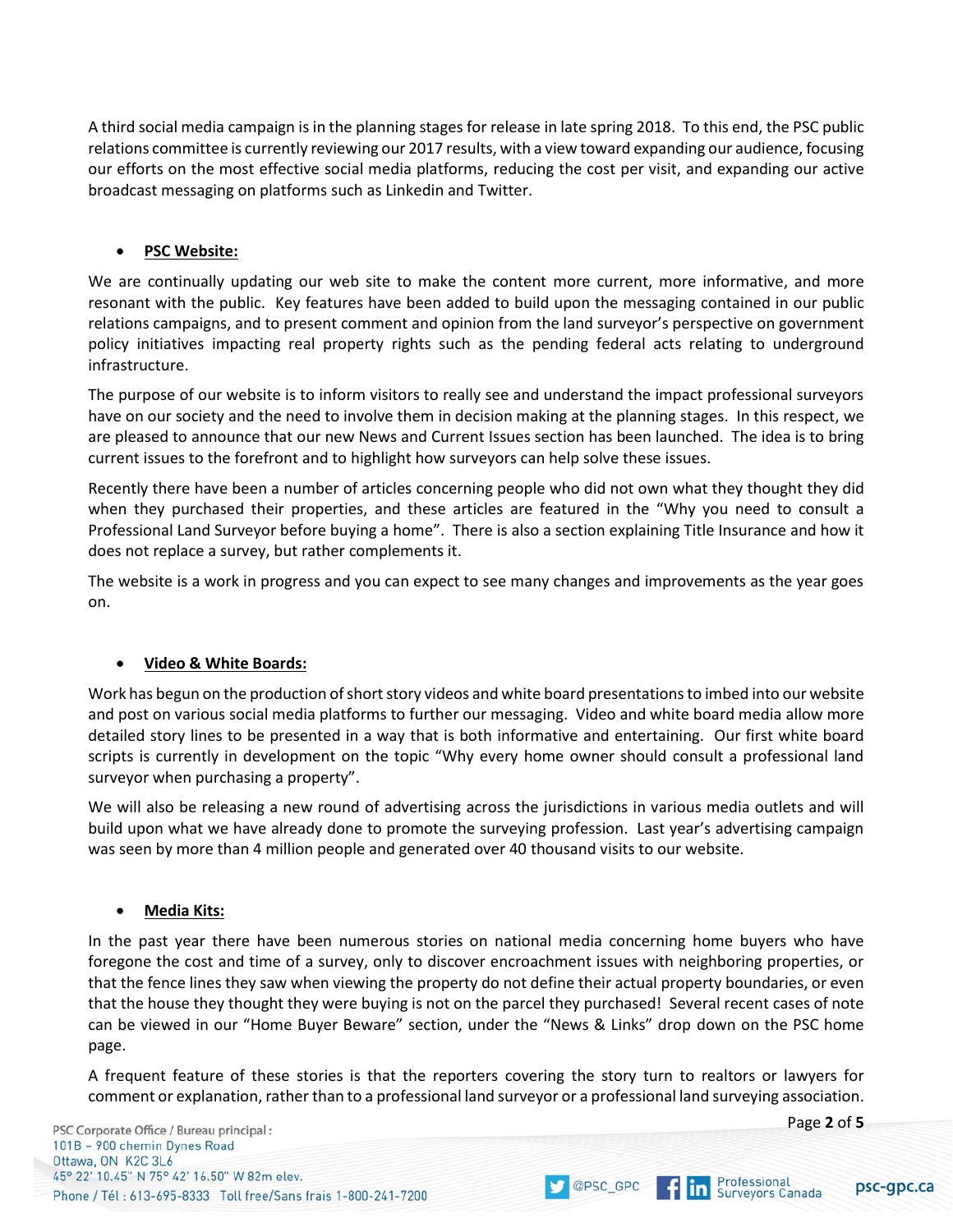To address this communication gap PSC is developing a "media kit" that can be adapted by each professional land surveying association for distribution to key media outlets in their jurisdiction. The media kit initiative has two goals. Firstly, the development of material that explains to news organizations in each jurisdiction why they should contact professional land surveying associations for expertise on stories dealing with boundary and encroachment issues. Secondly, the development of tools and contact information for professional land surveying associations to facilitate a consistent approach to media management and provide public relations messaging that is consistent across the country.

Effective media management is a key element in effective public relations. The recognition of the role that professional land surveyors play in protecting the public that comes from reference in media stories involving boundary issues conveys a credibility that resonates broadly and offers national exposure for minimal cost.

## **Underground Infrastructure**

PSC continues to work diligently to advocate for the inclusion of amendments to strengthen the hazard reduction and public protection provisions of federal bills S229 and C-69. We are advocating for the inclusion of provisions and regulations requiring the as built survey of all new underground installations, the registration of easements describing their location, and the implementation of mapping standards supporting open and publicly accessible mapping of all new underground infrastructure installations. We continue to dialogue with federal members of parliament, members of the senate, the Canadian Common Ground Alliance, and the utility industry on the critical importance of these measures to public safety and effective underground infrastructure management.

## **Working toward a Harmonized National Brand; P. Surv**

The discussion towards establishing a harmonized national brand also continuesin partnership and collaboration with our various professional land survey sister associations.

Discussions with the Saskatchewan Lands Surveyors association are advancing and a draft co-existence Agreement that would resolve any conflicts with the Saskatchewan act is in the final stages of review by our respective councils and lawyers. Once harmony with Saskatchewan is achieved, a final round of consultation will be required to ensure consensus prior to filing a copyright application. The copyright process is itself a long process, and we expect it will be another year yet before we obtain the P.Surv copyright designation for exclusive use of professional land surveyors.

Associated with the P.Surv initiative and the national brand, we have recently purchased the Psurv.com and Psurv.ca domains for PSC use.

## **PLIC**

The PSC Professional Liability Insurance Committee (PLIC) held their bi-annual meeting in Ottawa March 4-5. The next bulletin on retirement is undergoing final review with May as the anticipated publication date. PLIC's insurance broker, Gallagher is presenting a seminar on Retirement and Sales of Business Insurance at the Alberta Land Surveyors' Association and the Association of Newfoundland Land Surveyors AGMs in April. Key discussions at the meeting included new insurance coverage extensions, performance of an adjuster, following up with insureds regarding their claims experience, scanning of surveyor files, and claims statistics. Currently there are 82 open claims. Claims are down from 42 reported claims in 2016 to 21 claims for 2017.

OPSC\_GPC

PSC Corporate Office / Bureau principal : 101B - 900 chemin Dynes Road Ottawa, ON K2C 3L6 45° 22' 10.45" N 75° 42' 16.50" W 82m elev. Phone / Tél: 613-695-8333 Toll free/Sans frais 1-800-241-7200

Professional **In** Surveyors Canada

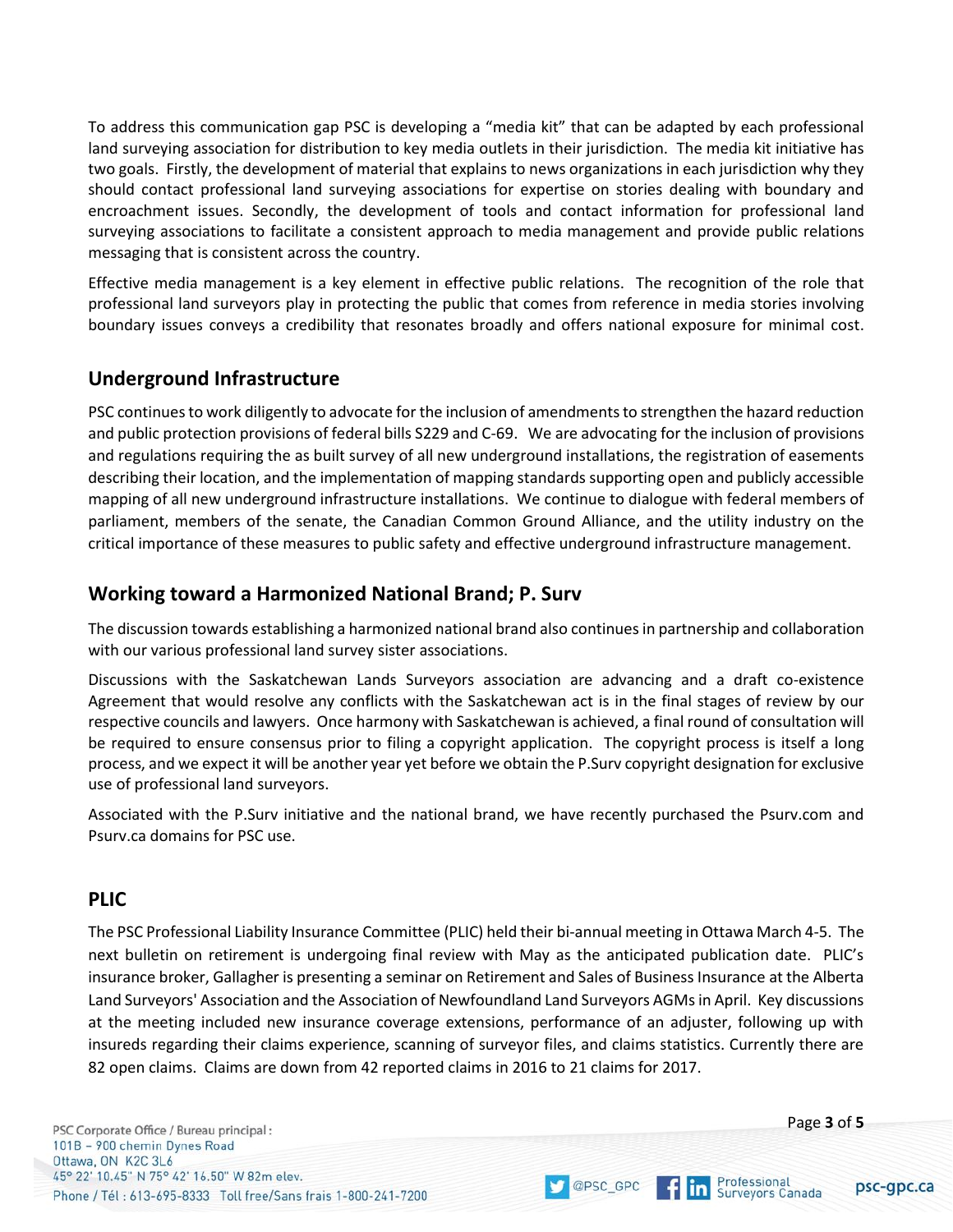As always, members of the PLIC are available to you for questions - [Dave Gurnsey,](mailto:plic@psc-gpc.ca?subject=PLIC) Chair, [Derek French,](mailto:derek@psc-gpc..ca?subject=PLIC) Director Liaison, members [Derik DeWolfe,](mailto:derik@psc-gpc.ca?subject=PLIC) [Kevin Swabey,](mailto:kevin@psc-gpc.ca?subject=PLIC) [Michael Kidston,](mailto:kidston@psc-gpc.ca?subject=PLIC) an[d Ria van der Veen,](mailto:ria@psc-gpc.ca?subject=PLIC) Secretary, PLIC.

## **International Consultation & Collaboration**

PSC representatives continue to pursue international consultation and collaboration by attending conferences where appropriate and economic to do so. Two recent examples.

- Michael Thompson attended the Gita Conference in Phoenix in March which was held in conjunction with the CGA Excavation Safety Conference. The topics were largely focused on underground mapping and new developments in the world regarding this. Of particular note is that France has made a presidential decree to survey all buried infrastructure. [http://geospatial.blogs.com/geospatial/2018/03/french-national-initiative-to-map-all-urban](http://geospatial.blogs.com/geospatial/2018/03/french-national-initiative-to-map-all-urban-subsurface-critical-infrastructure-by-2019.html)[subsurface-critical-infrastructure-by-2019.html](http://geospatial.blogs.com/geospatial/2018/03/french-national-initiative-to-map-all-urban-subsurface-critical-infrastructure-by-2019.html) Recent studies show a positive cost benefit ratio for mapping underground infrastructure. A 2004 University of Toronto study states \$3.41 of benefit for every \$1.00 invested in mapping UI (study funded by Ontario Sewer and Watermain Contractors Association).
- Gabriel Arancibia and Daniel Roberge both attended the 19<sup>th</sup> Edition of the Land and Poverty Conference held at the World Bank headquarters in Washington DC also held in March. The theme for this conference was "*Land Governance in an Interconnected World*". At least twenty three percent (23 %) of the presentations were directly related to the survey profession and the majority of the topics involved GIS, mapping, data collection, boundaries, geospatial management system, land property issues, land registration, land restitution, land tenure, cadastre, surveying land ownership, etc. The [full program](https://www.conftool.com/landandpoverty2018/sessions.php) and most of the presentations' material are available online.

Of additional note, PSC is also evaluating participation in FIG, and a possible MOU with the regulating body of the professional land surveyors of Spain, as part of international initiatives championed by PSC board member Gabriel Arancibia.

## **Housekeeping Notes**

It is with sadness that we announce that Sonia Simoneau, our administrative assistant has left our staff for a new position in another firm. She will be missed. Our two remaining full time staff members, Ria and Helen, are both able and willing to take on some additional tasks to keep things running smoothly. In this light we have decided to not fill the administrative assistant position.

This in turn has meant that our office space needs are reduced by one full work station and as such we have successfully sublet half of our existing office space. Please note that we remain in the same location and our mailing address has not changed.

OPSC\_GPC

We continue to strive to serve our membership in the most cost effective and responsible way possible.

psc-gpc.ca

Professional

**In** Surveyors Canada